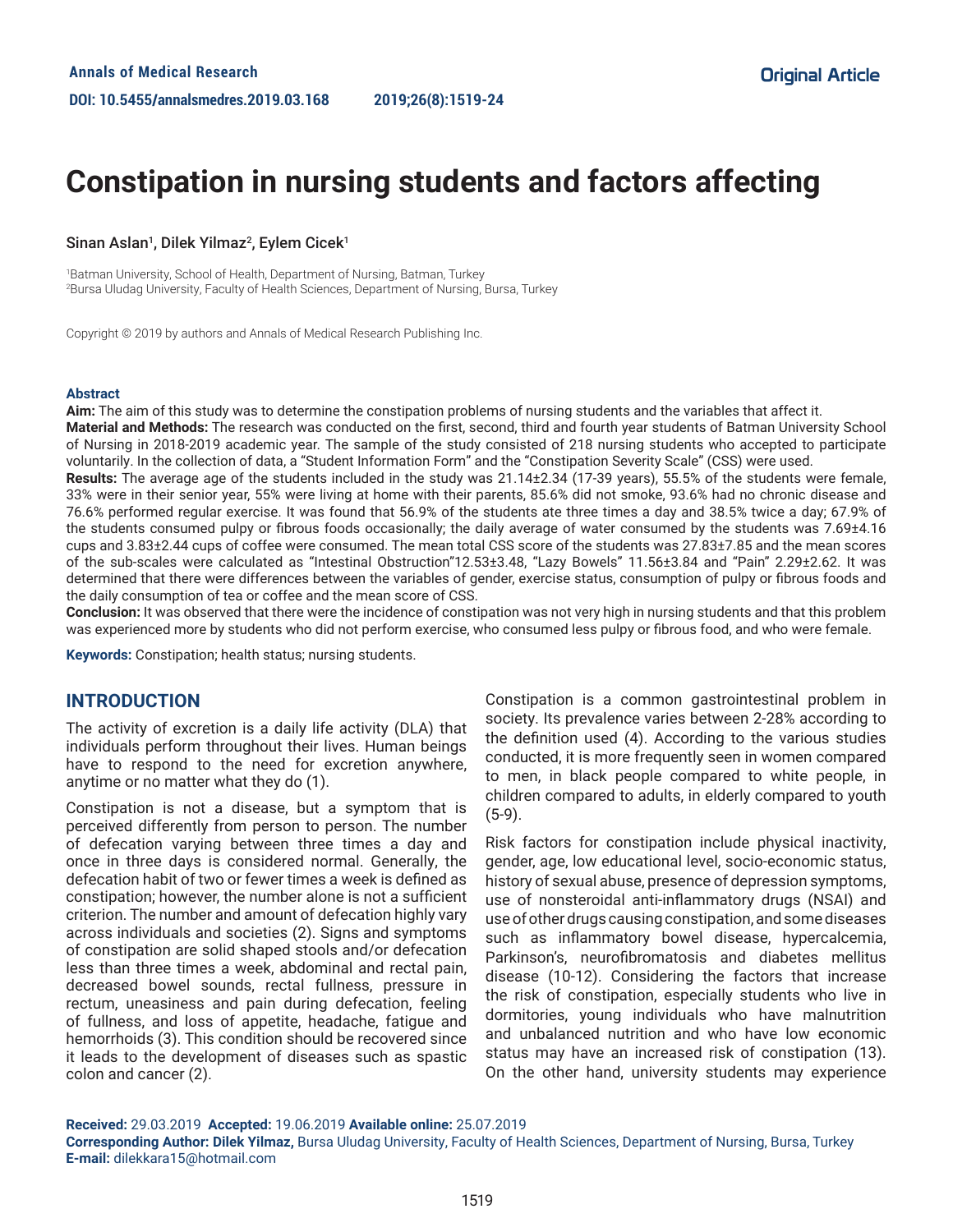constipation problems due to the difficulties in adapting to school, environment and dormitory environment, economic insufficiencies, unconscious and unbalanced nutrition, especially tendency to consume fast-food, insufficient fluid intake, immobility and drugs used (14,15). In the study conducted by Uysal et al. (2010) with healthy female university students, it was determined that 56.7% of the students identified themselves as constipated, that 87.7% had at least two of the Rome II criteria, also that the ratio of constipation was higher in those who lived in a dormitory and that this was statistically significant (13). In studies conducted to determine the constipation problem in university students, it has been revealed that constipation is an important problem that should be considered due to its high ratio and negative effect on quality of life (13,16,17).

As a result of the literature review, it has been seen that in Turkey, there is a limited number of studies for determining the occurrence of constipation in the nursing students and investigating the variables that influence it, and that not so much variable is addressed in these studies. Nursing students should be educated as the future healthcare professionals whose tasks are providing care, training and consultancy for the healthy/sick individuals and they should first become aware of their own constipation problem and find solutions. In this context, nursing students are expected to have sufficient knowledge and practices on constipation. In this direction, the purpose of this study was to determine the constipation problems of nursing students and affecting variables.

## **MATERIAL and METHODS**

This research is descriptive research in order to determine the constipation problems of nursing students and the variables that affect it. The study was conducted on the first, second, third and fourth-grade students of Batman University School of Nursing between 30 January 2019 and 1 March 2019.Population of the research consisted of 248 nursing students. The sample of the study consisted of 218 nursing students who were reached on the dates during which the research was conducted, and accepted to participate in the research voluntarily (Participation rate; 87.90%). For data collection, a "Student Information Form" which included the introductory information about the students and a "Constipation Severity Scale (CSS)" were used.

"Student Information Form": In this form developed by the researchers, questions about students' age, gender, grade level, region where they live, place of residence, smoking status, presence of a chronic disease, exercise status, liquid, tea / coffee intake status, the number of main meals/snacks and pulpy food intake status were included.

"Constipation Severity Scale (CSS)": The Turkish validity and reliability version of CSS developed by Varma et al. in 2008 was provided by Kaya and Turan in 2011 (18,19). It is a scale for determining the individuals' frequency and consistency of defecation, as well as the difficulty during defecation. The scale comprises 16 questions. CSS has three sub-scales: Intestinal Obstruction; Lazy Bowel and Pain. The score that can be taken from the Intestinal

Obstruction sub-scale is between 0-28, the score that can be taken from the Lazy Bowel sub-scale is between 0-29, and the score that can be taken from the pain subscale is between 0-16. In CSS, the maximum score is 73 and the minimum score is 0. High scores from the scale indicate that the symptoms are serious (18,19). In this study, the Cronbach Alpha coefficient was calculated as 0.81. In order to use the Constipation Severity Scale in the research, written permission has been obtained from the author who made the Turkish validity and reliability version of the form, by an e-mail.

In order to conduct the research, necessary legal permissions were obtained from the Local Ethics Committee (Decision no: 2019-133), the institution where the research was conducted and the students who participated in the study. The students who accepted to participate in the study were informed of the research and their consent was obtained. Care was taken to ensure that the time to fill the questionnaires did not influence the students' course hours. The time taken for the students to answer was calculated as maximum 25 minutes. The forms from the students who completed the answers to the questions in the questionnaire form were collected and evaluated. For the evaluation of the research data, the descriptive statistics, an Independent T-test and an ANOVA test were used in the Statistical Package For Social Science (SPSS) 20.0 package program.

# **RESULTS**

The socio-demographic characteristics of the students are presented in Table 1.

| Table 1. Sociodemographic characteristics of students              |                |               |  |  |  |
|--------------------------------------------------------------------|----------------|---------------|--|--|--|
| <b>Demographic characteristics</b>                                 | $\mathbf n$    | $\frac{9}{6}$ |  |  |  |
| Age                                                                |                |               |  |  |  |
| 21 and down                                                        | 140            | 64.2          |  |  |  |
| 22 and up                                                          | 78             | 35.8          |  |  |  |
| Gender                                                             |                |               |  |  |  |
| Male                                                               | 97             | 44.5          |  |  |  |
| Female                                                             | 121            | 55.5          |  |  |  |
| <b>Class</b>                                                       |                |               |  |  |  |
| 1 <sup>st</sup> Grade                                              | 49             | 22.5          |  |  |  |
| $2nd$ Grade                                                        | 38             | 17.4          |  |  |  |
| 3rd Grade                                                          | 59             | 27.1          |  |  |  |
| 4 <sup>th</sup> Grade                                              | 72             | 33.0          |  |  |  |
| <b>Region of Living</b>                                            |                |               |  |  |  |
| Southeastern Anatolia Region                                       | 190            | 87.2          |  |  |  |
| <b>Eastern Anatolia Region</b>                                     | 19             | 8.7           |  |  |  |
| Western Region (Aegean Region, Mediterranean Region,               | 9              | 4.1           |  |  |  |
| Marmara Region, Central Anatolia Region)<br><b>Place of Living</b> |                |               |  |  |  |
| Living with family                                                 | 121            | 55.1          |  |  |  |
| Living in dormitory                                                | 71             | 32.6          |  |  |  |
| Living alone                                                       | $\mathfrak{p}$ | 0.9           |  |  |  |
| Living with a friend at home                                       | 23             | 11.0          |  |  |  |
| <b>Smoking</b>                                                     |                |               |  |  |  |
| Yes                                                                | 31             | 14.2          |  |  |  |
| <b>No</b>                                                          | 187            | 85.8          |  |  |  |
| Diagnosis of a disease                                             |                |               |  |  |  |
| Yes                                                                | 14             | 6.4           |  |  |  |
| <b>No</b>                                                          | 204            | 93.6          |  |  |  |
| <b>Status of exercising</b>                                        | 51             | 6.4           |  |  |  |
| <b>Yes</b>                                                         | 167            | 93.6          |  |  |  |
| <b>No</b>                                                          |                |               |  |  |  |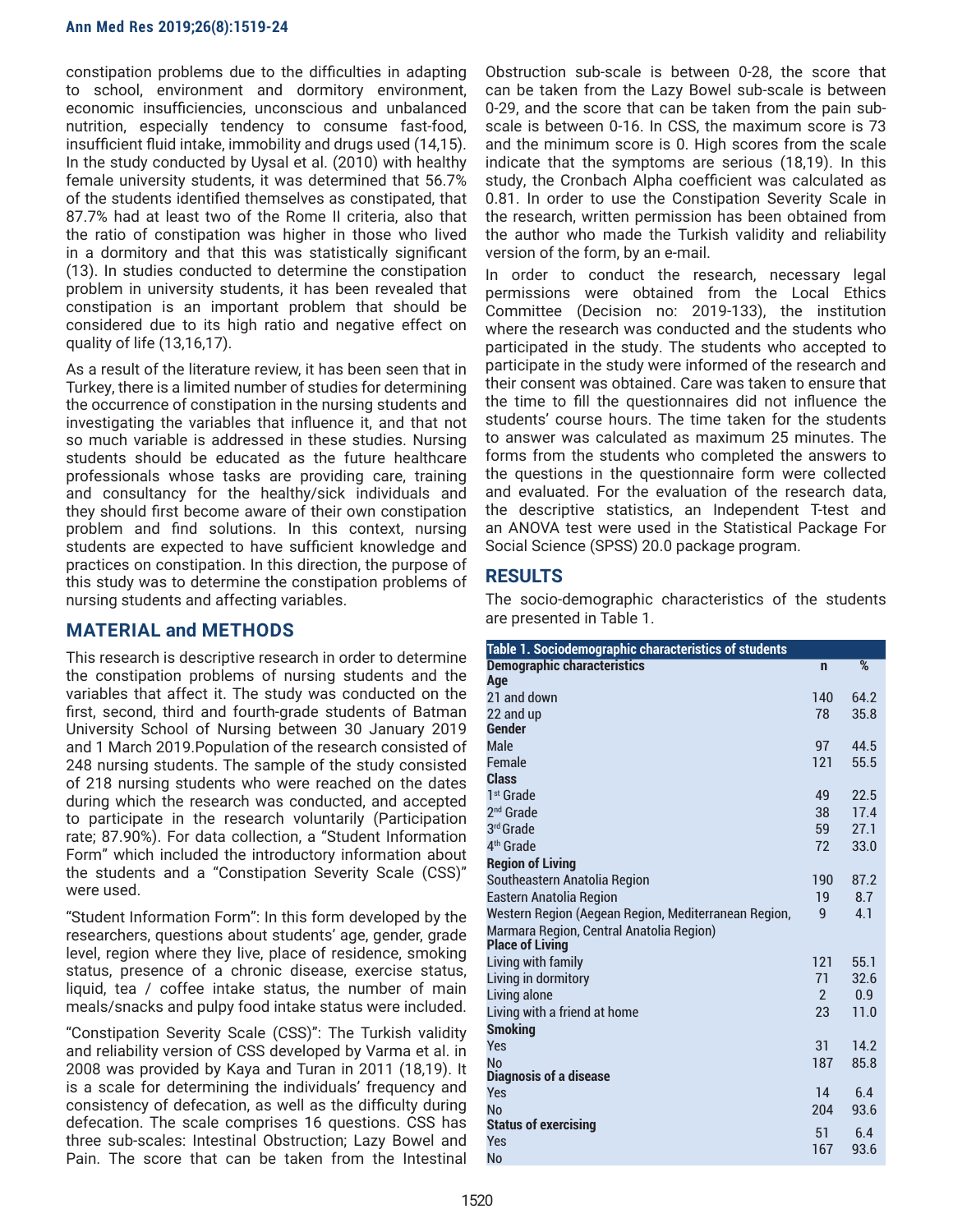When Table 1 was examined, it was determined that 64.2% of the students were at the age of 21 years anddown, 55.5% were female, 33% were 4th grade students, 87.2% lived in Southeastern Anatolia Region, 55.1% lived with their family, 14.2% were smokers, 76.6% were not active on a daily basis and 93.6% were not diagnosed with a disease. The distribution of students' fluid consumption is given in Table 2.

| Table 2. Distribution of students' fluid consumption  |             |      |
|-------------------------------------------------------|-------------|------|
| <b>Consumption of fluid, fruits, vegetables</b>       | $\mathbf n$ | %    |
| <b>Number of main meals</b>                           |             |      |
| One-two                                               | 75          | 34.4 |
| <b>Three</b>                                          | 124         | 56.9 |
| More than three<br><b>Number of snacks</b>            | 19          | 8.7  |
| One-two                                               | 192         | 88.1 |
| More than three                                       | 26          | 11.9 |
| Amount of daily water consumption                     |             |      |
| 1-5 glasses                                           | 73          | 33.5 |
| 6 and over<br>Amount of daily tea/coffee consumption  | 145         | 66.5 |
| 1-5 glasses                                           | 178         | 81.7 |
| 6 and over<br><b>Amount of Pulpy Food Consumption</b> | 40          | 18.3 |
| <b>Always</b>                                         | 13          | 6.0  |
| <b>Mostly</b>                                         | 54          | 24.8 |
| <b>Occasionally</b>                                   | 148         | 67.9 |
| <b>Never</b>                                          | 3           | 1.4  |

When Table 2 was examined, of the students, 66.5% stated that they consumed more than 6 glasses of water daily, 81.7% stated that they consumed 1 to 5 glasses of tea and coffee daily, 67.9% stated that they sometimes consumed pulpy and fibrous food, 56.9% stated that they had three main meals a day and 88.1% stated that they had one-two snacks a day.

It was found that the incidence of constipation in nursing students was 7.8%. The mean total CSS score of the students was 27.83±7.85 and the mean score of the sub-scales was calculated as Intestinal Obstruction 12.53±3.48, Lazy bowels 11.56±3.84 and the Pain 2.29±2.62. It was observed that there were the incidence of constipation was not very high in nursing students.

The comparison of students' demographic characteristics and mean CSS scores are given in Table 3.

A statistically significant difference was found between mean CSS score and gender and status of exercising (p<.05). It was observed that constipation problem was experienced more by students who did not perform exercise and who were female.

The comparison of students' distribution on fluid consumption and mean CSS scores are given in Table 4.

| <b>Demographic characteristics</b><br><b>Pain Mean±SD</b><br><b>Intestinal Obstruction Mean±SD</b><br><b>Lazy Bowels Mean±SD</b><br><b>Total Mean±SD</b><br>Age<br>21 and down<br>$2.12 \pm 2.64$<br>$9.75 \pm 5.52$<br>$8.33 \pm 5.21$<br>$20.22 \pm 11.10$<br>22 and up<br>$2.58 \pm 2.56$<br>$9.60 + 5.95$<br>$9.29 \pm 5.34$<br>21.48±11.84<br><b>Gender</b><br>Male<br>$2.39 \pm 2.65$<br>10.42±5.80<br>$9.56 \pm 5.63$<br>$9.56 \pm 5.63$<br>Female<br>$2.16 \pm 2.59$<br>$8.79 \pm 5.38$<br>$7.57 \pm 4.56$<br>$7.57 \pm 4.56$<br>Significance<br>$t = .64 p = .51$<br>$t = 2.13$ p=.03<br>$t = 2.80$ p=.03<br>$t = 2.51$ p=.013<br><b>Class</b><br>1 <sup>st</sup> Grade<br>$2.53 \pm 3.04$<br>$7.73 \pm 5.51$<br>19.17±12.90<br>$9.44 \pm 6.25$<br>2 <sup>nd</sup> Grade<br>$2.07 \pm 2.63$<br>$9.44 \pm 5.48$<br>$8.94 \pm 4.46$<br>20.97±10.46<br>3rd Grade<br>$1.86 \pm 2.33$<br>$8.79 \pm 5.41$<br>7.61±4.98<br>18.27±10.27<br>4 <sup>th</sup> Grade<br>$2.56 \pm 2.53$<br>10.75±5.50<br>10.05±5.47<br>23.40±11.27<br>Significance<br>$F=1.067$ p=.36<br>$F = 1.38$ p=.24<br>$F = 3.02$ p=.05<br>$F = 2.43 p = .05$<br><b>Region of Living</b><br>Southeastern Anatolia Region<br>$2.28 \pm 2.54$<br>$9.82 \pm 5.60$<br>8.88±5.28<br>21.00±11.10<br><b>Eastern Anatolia Region</b><br>$7.63 \pm 5.23$<br>$2.50 \pm 3.51$<br>$8.84 \pm 6.51$<br>19.00±14.10<br><b>Western Region</b><br>$1.88 \pm 2.42$<br>$8.88 \pm 5.53$<br>$6.44 \pm 4.66$<br>$17.22 \pm 11.19$<br>Significance<br>$F = 70 p = 49$<br>$F = 70 p = 0.498$<br>$F = 181 p = 83$<br>$F=1.34$ p=.26<br><b>Place of Living</b><br>Living with family<br>$1.86 \pm 2.25$<br>$9.41 \pm 5.95$<br>$8.41 \pm 5.33$<br>$19.69 \pm 11.71$<br>Living in dormitory<br>$3.00 \pm 3.17$<br>$10.29 \pm 5.61$<br>$9.69 \pm 5.47$<br>22.98±11.49<br>Living alone<br>$2.50 \pm 0.71$<br>15.00±4.24<br>$9.00 \pm 0.00$<br>26.50±3.53<br>Living with a friend at home<br>$2.33 \pm 2.25$<br>8.95±4.16<br>7.00±3.95<br>18.72±8.23<br>Significance<br>$F = 2.85 p = .05$<br>$F = 1.18 p = 14$<br>$F=1.08$ p=.35<br>$F = 70 p = 498$<br><b>Smoking</b><br>Yes<br>$2.87 \pm 3.21$<br>$9.74 \pm 5.89$<br>$7.83 \pm 5.15$<br>20.45±11.76<br>No<br>$2.19 \pm 2.50$<br>$9.69 \pm 5.64$<br>$8.81 \pm 5.28$<br>$20.71 \pm 11.32$<br>Significance<br>$t=1.32 p=.18$<br>$t = 0.04$ p= 0.96<br>$t = 0.95$ p= 0.33<br>$t = 11 p = 907$<br><b>Diagnosis of a disease</b><br>Yes<br>$4.28 \pm 3.02$<br>$9.71 \pm 3.91$<br>$9.50 \pm 5.50$<br>20.45±11.76<br>$2.15 \pm 2.54$<br>$8.62 \pm 5.25$<br><b>No</b><br>$9.70 + 5.77$<br>20.48±11.54<br><b>Significance</b><br>$t = 2.91 p = .03$<br>t= $.01$ p= $.99$<br>$t = .90 p = .54$<br>$t=0.62$ p=.337<br><b>Status of exercising</b><br>Yes<br>18.53±10.45<br>$2.11 \pm 2.55$<br>$9.31 \pm 5.67$<br>$8.42 \pm 5.04$<br>$2.88 \pm 2.79$<br><b>No</b><br>$10.98 \pm 5.51$<br>$9.50 \pm 5.92$<br>$21.62 \pm 11.65$ | Table 3. Comparison of students' demographic characteristics and mean CSS sub-scale scores |                    |                    |                  |                   |  |
|---------------------------------------------------------------------------------------------------------------------------------------------------------------------------------------------------------------------------------------------------------------------------------------------------------------------------------------------------------------------------------------------------------------------------------------------------------------------------------------------------------------------------------------------------------------------------------------------------------------------------------------------------------------------------------------------------------------------------------------------------------------------------------------------------------------------------------------------------------------------------------------------------------------------------------------------------------------------------------------------------------------------------------------------------------------------------------------------------------------------------------------------------------------------------------------------------------------------------------------------------------------------------------------------------------------------------------------------------------------------------------------------------------------------------------------------------------------------------------------------------------------------------------------------------------------------------------------------------------------------------------------------------------------------------------------------------------------------------------------------------------------------------------------------------------------------------------------------------------------------------------------------------------------------------------------------------------------------------------------------------------------------------------------------------------------------------------------------------------------------------------------------------------------------------------------------------------------------------------------------------------------------------------------------------------------------------------------------------------------------------------------------------------------------------------------------------------------------------------------------------------------------------------------------------------------------------------------------------------------------------------------------------------------------------------------------------------------------------------------------------------------------------------------------------------------------------------------------------------------------------------------------------------|--------------------------------------------------------------------------------------------|--------------------|--------------------|------------------|-------------------|--|
|                                                                                                                                                                                                                                                                                                                                                                                                                                                                                                                                                                                                                                                                                                                                                                                                                                                                                                                                                                                                                                                                                                                                                                                                                                                                                                                                                                                                                                                                                                                                                                                                                                                                                                                                                                                                                                                                                                                                                                                                                                                                                                                                                                                                                                                                                                                                                                                                                                                                                                                                                                                                                                                                                                                                                                                                                                                                                                         |                                                                                            |                    |                    |                  |                   |  |
|                                                                                                                                                                                                                                                                                                                                                                                                                                                                                                                                                                                                                                                                                                                                                                                                                                                                                                                                                                                                                                                                                                                                                                                                                                                                                                                                                                                                                                                                                                                                                                                                                                                                                                                                                                                                                                                                                                                                                                                                                                                                                                                                                                                                                                                                                                                                                                                                                                                                                                                                                                                                                                                                                                                                                                                                                                                                                                         |                                                                                            |                    |                    |                  |                   |  |
|                                                                                                                                                                                                                                                                                                                                                                                                                                                                                                                                                                                                                                                                                                                                                                                                                                                                                                                                                                                                                                                                                                                                                                                                                                                                                                                                                                                                                                                                                                                                                                                                                                                                                                                                                                                                                                                                                                                                                                                                                                                                                                                                                                                                                                                                                                                                                                                                                                                                                                                                                                                                                                                                                                                                                                                                                                                                                                         |                                                                                            |                    |                    |                  |                   |  |
|                                                                                                                                                                                                                                                                                                                                                                                                                                                                                                                                                                                                                                                                                                                                                                                                                                                                                                                                                                                                                                                                                                                                                                                                                                                                                                                                                                                                                                                                                                                                                                                                                                                                                                                                                                                                                                                                                                                                                                                                                                                                                                                                                                                                                                                                                                                                                                                                                                                                                                                                                                                                                                                                                                                                                                                                                                                                                                         |                                                                                            |                    |                    |                  |                   |  |
|                                                                                                                                                                                                                                                                                                                                                                                                                                                                                                                                                                                                                                                                                                                                                                                                                                                                                                                                                                                                                                                                                                                                                                                                                                                                                                                                                                                                                                                                                                                                                                                                                                                                                                                                                                                                                                                                                                                                                                                                                                                                                                                                                                                                                                                                                                                                                                                                                                                                                                                                                                                                                                                                                                                                                                                                                                                                                                         |                                                                                            |                    |                    |                  |                   |  |
|                                                                                                                                                                                                                                                                                                                                                                                                                                                                                                                                                                                                                                                                                                                                                                                                                                                                                                                                                                                                                                                                                                                                                                                                                                                                                                                                                                                                                                                                                                                                                                                                                                                                                                                                                                                                                                                                                                                                                                                                                                                                                                                                                                                                                                                                                                                                                                                                                                                                                                                                                                                                                                                                                                                                                                                                                                                                                                         |                                                                                            |                    |                    |                  |                   |  |
|                                                                                                                                                                                                                                                                                                                                                                                                                                                                                                                                                                                                                                                                                                                                                                                                                                                                                                                                                                                                                                                                                                                                                                                                                                                                                                                                                                                                                                                                                                                                                                                                                                                                                                                                                                                                                                                                                                                                                                                                                                                                                                                                                                                                                                                                                                                                                                                                                                                                                                                                                                                                                                                                                                                                                                                                                                                                                                         |                                                                                            |                    |                    |                  |                   |  |
|                                                                                                                                                                                                                                                                                                                                                                                                                                                                                                                                                                                                                                                                                                                                                                                                                                                                                                                                                                                                                                                                                                                                                                                                                                                                                                                                                                                                                                                                                                                                                                                                                                                                                                                                                                                                                                                                                                                                                                                                                                                                                                                                                                                                                                                                                                                                                                                                                                                                                                                                                                                                                                                                                                                                                                                                                                                                                                         |                                                                                            |                    |                    |                  |                   |  |
|                                                                                                                                                                                                                                                                                                                                                                                                                                                                                                                                                                                                                                                                                                                                                                                                                                                                                                                                                                                                                                                                                                                                                                                                                                                                                                                                                                                                                                                                                                                                                                                                                                                                                                                                                                                                                                                                                                                                                                                                                                                                                                                                                                                                                                                                                                                                                                                                                                                                                                                                                                                                                                                                                                                                                                                                                                                                                                         |                                                                                            |                    |                    |                  |                   |  |
|                                                                                                                                                                                                                                                                                                                                                                                                                                                                                                                                                                                                                                                                                                                                                                                                                                                                                                                                                                                                                                                                                                                                                                                                                                                                                                                                                                                                                                                                                                                                                                                                                                                                                                                                                                                                                                                                                                                                                                                                                                                                                                                                                                                                                                                                                                                                                                                                                                                                                                                                                                                                                                                                                                                                                                                                                                                                                                         |                                                                                            |                    |                    |                  |                   |  |
|                                                                                                                                                                                                                                                                                                                                                                                                                                                                                                                                                                                                                                                                                                                                                                                                                                                                                                                                                                                                                                                                                                                                                                                                                                                                                                                                                                                                                                                                                                                                                                                                                                                                                                                                                                                                                                                                                                                                                                                                                                                                                                                                                                                                                                                                                                                                                                                                                                                                                                                                                                                                                                                                                                                                                                                                                                                                                                         |                                                                                            |                    |                    |                  |                   |  |
|                                                                                                                                                                                                                                                                                                                                                                                                                                                                                                                                                                                                                                                                                                                                                                                                                                                                                                                                                                                                                                                                                                                                                                                                                                                                                                                                                                                                                                                                                                                                                                                                                                                                                                                                                                                                                                                                                                                                                                                                                                                                                                                                                                                                                                                                                                                                                                                                                                                                                                                                                                                                                                                                                                                                                                                                                                                                                                         |                                                                                            |                    |                    |                  |                   |  |
|                                                                                                                                                                                                                                                                                                                                                                                                                                                                                                                                                                                                                                                                                                                                                                                                                                                                                                                                                                                                                                                                                                                                                                                                                                                                                                                                                                                                                                                                                                                                                                                                                                                                                                                                                                                                                                                                                                                                                                                                                                                                                                                                                                                                                                                                                                                                                                                                                                                                                                                                                                                                                                                                                                                                                                                                                                                                                                         |                                                                                            |                    |                    |                  |                   |  |
|                                                                                                                                                                                                                                                                                                                                                                                                                                                                                                                                                                                                                                                                                                                                                                                                                                                                                                                                                                                                                                                                                                                                                                                                                                                                                                                                                                                                                                                                                                                                                                                                                                                                                                                                                                                                                                                                                                                                                                                                                                                                                                                                                                                                                                                                                                                                                                                                                                                                                                                                                                                                                                                                                                                                                                                                                                                                                                         |                                                                                            |                    |                    |                  |                   |  |
|                                                                                                                                                                                                                                                                                                                                                                                                                                                                                                                                                                                                                                                                                                                                                                                                                                                                                                                                                                                                                                                                                                                                                                                                                                                                                                                                                                                                                                                                                                                                                                                                                                                                                                                                                                                                                                                                                                                                                                                                                                                                                                                                                                                                                                                                                                                                                                                                                                                                                                                                                                                                                                                                                                                                                                                                                                                                                                         |                                                                                            |                    |                    |                  |                   |  |
|                                                                                                                                                                                                                                                                                                                                                                                                                                                                                                                                                                                                                                                                                                                                                                                                                                                                                                                                                                                                                                                                                                                                                                                                                                                                                                                                                                                                                                                                                                                                                                                                                                                                                                                                                                                                                                                                                                                                                                                                                                                                                                                                                                                                                                                                                                                                                                                                                                                                                                                                                                                                                                                                                                                                                                                                                                                                                                         |                                                                                            |                    |                    |                  |                   |  |
|                                                                                                                                                                                                                                                                                                                                                                                                                                                                                                                                                                                                                                                                                                                                                                                                                                                                                                                                                                                                                                                                                                                                                                                                                                                                                                                                                                                                                                                                                                                                                                                                                                                                                                                                                                                                                                                                                                                                                                                                                                                                                                                                                                                                                                                                                                                                                                                                                                                                                                                                                                                                                                                                                                                                                                                                                                                                                                         |                                                                                            |                    |                    |                  |                   |  |
|                                                                                                                                                                                                                                                                                                                                                                                                                                                                                                                                                                                                                                                                                                                                                                                                                                                                                                                                                                                                                                                                                                                                                                                                                                                                                                                                                                                                                                                                                                                                                                                                                                                                                                                                                                                                                                                                                                                                                                                                                                                                                                                                                                                                                                                                                                                                                                                                                                                                                                                                                                                                                                                                                                                                                                                                                                                                                                         |                                                                                            |                    |                    |                  |                   |  |
|                                                                                                                                                                                                                                                                                                                                                                                                                                                                                                                                                                                                                                                                                                                                                                                                                                                                                                                                                                                                                                                                                                                                                                                                                                                                                                                                                                                                                                                                                                                                                                                                                                                                                                                                                                                                                                                                                                                                                                                                                                                                                                                                                                                                                                                                                                                                                                                                                                                                                                                                                                                                                                                                                                                                                                                                                                                                                                         |                                                                                            |                    |                    |                  |                   |  |
|                                                                                                                                                                                                                                                                                                                                                                                                                                                                                                                                                                                                                                                                                                                                                                                                                                                                                                                                                                                                                                                                                                                                                                                                                                                                                                                                                                                                                                                                                                                                                                                                                                                                                                                                                                                                                                                                                                                                                                                                                                                                                                                                                                                                                                                                                                                                                                                                                                                                                                                                                                                                                                                                                                                                                                                                                                                                                                         |                                                                                            |                    |                    |                  |                   |  |
|                                                                                                                                                                                                                                                                                                                                                                                                                                                                                                                                                                                                                                                                                                                                                                                                                                                                                                                                                                                                                                                                                                                                                                                                                                                                                                                                                                                                                                                                                                                                                                                                                                                                                                                                                                                                                                                                                                                                                                                                                                                                                                                                                                                                                                                                                                                                                                                                                                                                                                                                                                                                                                                                                                                                                                                                                                                                                                         |                                                                                            |                    |                    |                  |                   |  |
|                                                                                                                                                                                                                                                                                                                                                                                                                                                                                                                                                                                                                                                                                                                                                                                                                                                                                                                                                                                                                                                                                                                                                                                                                                                                                                                                                                                                                                                                                                                                                                                                                                                                                                                                                                                                                                                                                                                                                                                                                                                                                                                                                                                                                                                                                                                                                                                                                                                                                                                                                                                                                                                                                                                                                                                                                                                                                                         |                                                                                            |                    |                    |                  |                   |  |
|                                                                                                                                                                                                                                                                                                                                                                                                                                                                                                                                                                                                                                                                                                                                                                                                                                                                                                                                                                                                                                                                                                                                                                                                                                                                                                                                                                                                                                                                                                                                                                                                                                                                                                                                                                                                                                                                                                                                                                                                                                                                                                                                                                                                                                                                                                                                                                                                                                                                                                                                                                                                                                                                                                                                                                                                                                                                                                         |                                                                                            |                    |                    |                  |                   |  |
|                                                                                                                                                                                                                                                                                                                                                                                                                                                                                                                                                                                                                                                                                                                                                                                                                                                                                                                                                                                                                                                                                                                                                                                                                                                                                                                                                                                                                                                                                                                                                                                                                                                                                                                                                                                                                                                                                                                                                                                                                                                                                                                                                                                                                                                                                                                                                                                                                                                                                                                                                                                                                                                                                                                                                                                                                                                                                                         |                                                                                            |                    |                    |                  |                   |  |
|                                                                                                                                                                                                                                                                                                                                                                                                                                                                                                                                                                                                                                                                                                                                                                                                                                                                                                                                                                                                                                                                                                                                                                                                                                                                                                                                                                                                                                                                                                                                                                                                                                                                                                                                                                                                                                                                                                                                                                                                                                                                                                                                                                                                                                                                                                                                                                                                                                                                                                                                                                                                                                                                                                                                                                                                                                                                                                         |                                                                                            |                    |                    |                  |                   |  |
|                                                                                                                                                                                                                                                                                                                                                                                                                                                                                                                                                                                                                                                                                                                                                                                                                                                                                                                                                                                                                                                                                                                                                                                                                                                                                                                                                                                                                                                                                                                                                                                                                                                                                                                                                                                                                                                                                                                                                                                                                                                                                                                                                                                                                                                                                                                                                                                                                                                                                                                                                                                                                                                                                                                                                                                                                                                                                                         |                                                                                            |                    |                    |                  |                   |  |
|                                                                                                                                                                                                                                                                                                                                                                                                                                                                                                                                                                                                                                                                                                                                                                                                                                                                                                                                                                                                                                                                                                                                                                                                                                                                                                                                                                                                                                                                                                                                                                                                                                                                                                                                                                                                                                                                                                                                                                                                                                                                                                                                                                                                                                                                                                                                                                                                                                                                                                                                                                                                                                                                                                                                                                                                                                                                                                         |                                                                                            |                    |                    |                  |                   |  |
|                                                                                                                                                                                                                                                                                                                                                                                                                                                                                                                                                                                                                                                                                                                                                                                                                                                                                                                                                                                                                                                                                                                                                                                                                                                                                                                                                                                                                                                                                                                                                                                                                                                                                                                                                                                                                                                                                                                                                                                                                                                                                                                                                                                                                                                                                                                                                                                                                                                                                                                                                                                                                                                                                                                                                                                                                                                                                                         |                                                                                            |                    |                    |                  |                   |  |
|                                                                                                                                                                                                                                                                                                                                                                                                                                                                                                                                                                                                                                                                                                                                                                                                                                                                                                                                                                                                                                                                                                                                                                                                                                                                                                                                                                                                                                                                                                                                                                                                                                                                                                                                                                                                                                                                                                                                                                                                                                                                                                                                                                                                                                                                                                                                                                                                                                                                                                                                                                                                                                                                                                                                                                                                                                                                                                         |                                                                                            |                    |                    |                  |                   |  |
|                                                                                                                                                                                                                                                                                                                                                                                                                                                                                                                                                                                                                                                                                                                                                                                                                                                                                                                                                                                                                                                                                                                                                                                                                                                                                                                                                                                                                                                                                                                                                                                                                                                                                                                                                                                                                                                                                                                                                                                                                                                                                                                                                                                                                                                                                                                                                                                                                                                                                                                                                                                                                                                                                                                                                                                                                                                                                                         |                                                                                            |                    |                    |                  |                   |  |
|                                                                                                                                                                                                                                                                                                                                                                                                                                                                                                                                                                                                                                                                                                                                                                                                                                                                                                                                                                                                                                                                                                                                                                                                                                                                                                                                                                                                                                                                                                                                                                                                                                                                                                                                                                                                                                                                                                                                                                                                                                                                                                                                                                                                                                                                                                                                                                                                                                                                                                                                                                                                                                                                                                                                                                                                                                                                                                         |                                                                                            |                    |                    |                  |                   |  |
|                                                                                                                                                                                                                                                                                                                                                                                                                                                                                                                                                                                                                                                                                                                                                                                                                                                                                                                                                                                                                                                                                                                                                                                                                                                                                                                                                                                                                                                                                                                                                                                                                                                                                                                                                                                                                                                                                                                                                                                                                                                                                                                                                                                                                                                                                                                                                                                                                                                                                                                                                                                                                                                                                                                                                                                                                                                                                                         |                                                                                            |                    |                    |                  |                   |  |
|                                                                                                                                                                                                                                                                                                                                                                                                                                                                                                                                                                                                                                                                                                                                                                                                                                                                                                                                                                                                                                                                                                                                                                                                                                                                                                                                                                                                                                                                                                                                                                                                                                                                                                                                                                                                                                                                                                                                                                                                                                                                                                                                                                                                                                                                                                                                                                                                                                                                                                                                                                                                                                                                                                                                                                                                                                                                                                         |                                                                                            |                    |                    |                  |                   |  |
|                                                                                                                                                                                                                                                                                                                                                                                                                                                                                                                                                                                                                                                                                                                                                                                                                                                                                                                                                                                                                                                                                                                                                                                                                                                                                                                                                                                                                                                                                                                                                                                                                                                                                                                                                                                                                                                                                                                                                                                                                                                                                                                                                                                                                                                                                                                                                                                                                                                                                                                                                                                                                                                                                                                                                                                                                                                                                                         |                                                                                            |                    |                    |                  |                   |  |
| t: Independent t-test, F: ANOVA (one-way) test                                                                                                                                                                                                                                                                                                                                                                                                                                                                                                                                                                                                                                                                                                                                                                                                                                                                                                                                                                                                                                                                                                                                                                                                                                                                                                                                                                                                                                                                                                                                                                                                                                                                                                                                                                                                                                                                                                                                                                                                                                                                                                                                                                                                                                                                                                                                                                                                                                                                                                                                                                                                                                                                                                                                                                                                                                                          | Significance                                                                               | $t = 1.91 p = .05$ | $t = 1.90 p = .05$ | $t = 1.89$ p=.05 | $t = -1.86$ p=.04 |  |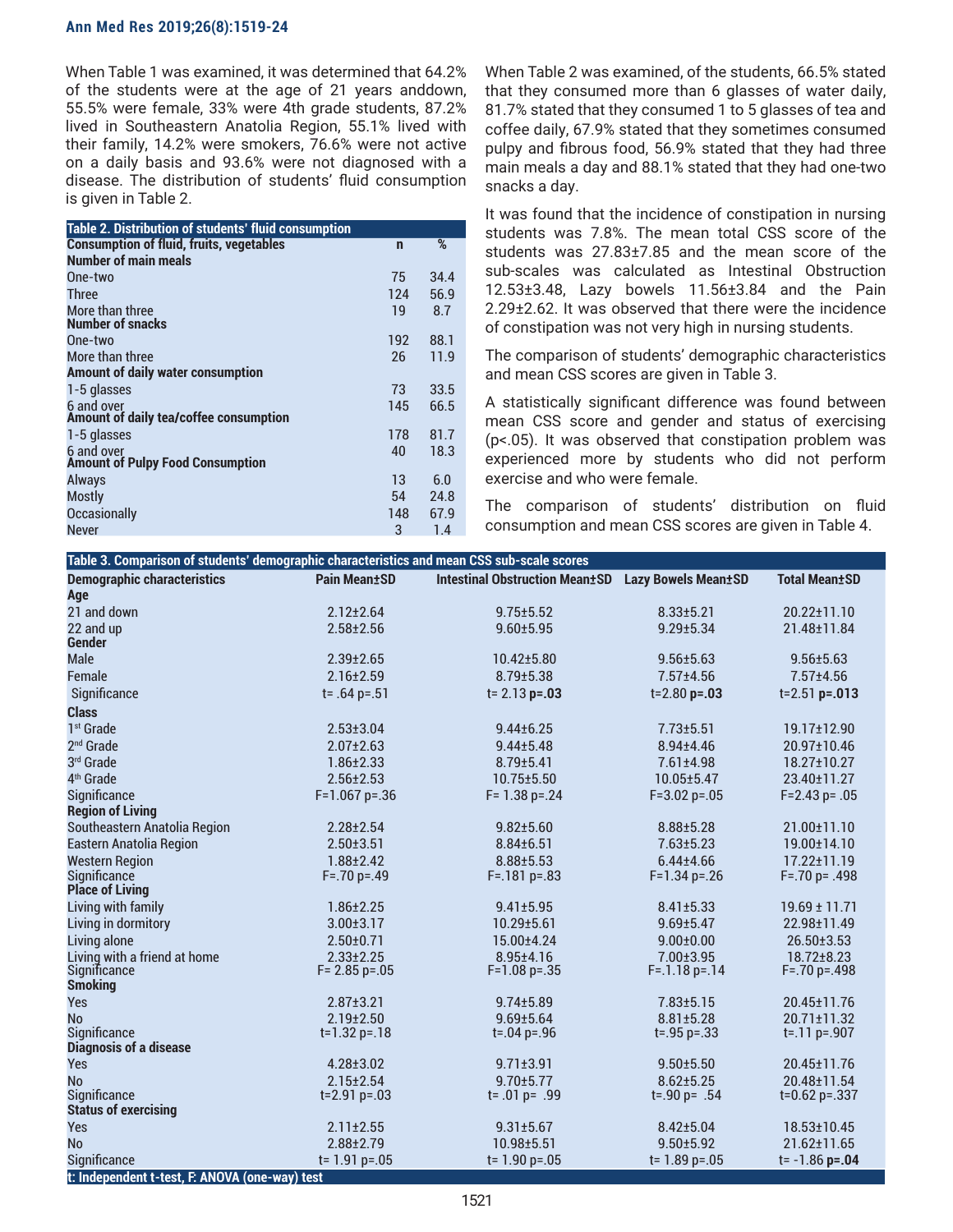| Table 4. Comparison of students' distribution on fluid consumption and mean CSS sub-scale scores |                      |                                       |                            |                      |  |
|--------------------------------------------------------------------------------------------------|----------------------|---------------------------------------|----------------------------|----------------------|--|
| <b>Demographic characteristics</b>                                                               | <b>Pain Mean±SD</b>  | <b>Intestinal Obstruction Mean±SD</b> | <b>Lazy Bowels Mean±SD</b> | <b>Total Mean±SD</b> |  |
| <b>Number of main meals</b>                                                                      |                      |                                       |                            |                      |  |
| One-two                                                                                          | $2.42 \pm 2.62$      | 11.09±5.39                            | $10.05 \pm 5.19$           | $10.05 \pm 5.19$     |  |
| <b>Three</b>                                                                                     | $2.28 \pm 2.66$      | $9.45 + 5.70$                         | $8.20 + 5.26$              | $8.20 + 5.26$        |  |
| More than three                                                                                  | $1.84 \pm 2.43$      | $5.78 + 4.55$                         | $6.47{\pm}4.45$            | $6.47 \pm 4.45$      |  |
| Significance                                                                                     | $F=6.10 p=.003$      | $F = 0.377 p = 0.68$                  | $F=4.79$ p=.009            | $F=6.10 p=.003$      |  |
| <b>Number of snacks</b>                                                                          |                      |                                       |                            |                      |  |
| One-two                                                                                          | $2.26 \pm 2.63$      | $9.57 \pm 5.67$                       | $8.90 + 5.35$              | $21.15 \pm 11.33$    |  |
| More than three                                                                                  | $2.50 \pm 2.59$      | $7.65 \pm 5.32$                       | 7.00±4.30                  | 17.15±11.15          |  |
| Significance                                                                                     | $t = 427 p = 67$     | $t=1.97$ p=.040                       | $t = 2.05$ p=.040          | $t=1.69$ p=.005      |  |
| <b>Amount of daily water consumption</b>                                                         | $2.34 \pm 2.55$      | 10.08±5.57                            | $9.35 + 5.07$              | 21.78±11.07          |  |
| 1-5 glasses                                                                                      | $2.26 \pm 2.66$      | $9.51 \pm 5.72$                       | $8.33 \pm 5.34$            | 20.11±11.50          |  |
| 6 and over                                                                                       |                      |                                       |                            |                      |  |
| Significance                                                                                     | $t=1.02 p=.30$       | t=.198 p=.89                          | $t=1.35 p=.79$             | $t=1.02.30$          |  |
| Amount of daily tea/coffee consumption                                                           |                      |                                       |                            |                      |  |
| 1-5 glasses                                                                                      | $2.39 \pm 2.72$      | 10.08±5.79                            | $8.83 \pm 5.36$            | $21.32 \pm 11.70$    |  |
| 6 and over                                                                                       | $1.82 \pm 2.04$      | $7.97 + 4.81$                         | $8.00 + 4.79$              | 17.80±9.20           |  |
| Significance                                                                                     | $t = 2.06 p = 0.040$ | $t=2.14 p=.030$                       | $t = .98 p = .36$          | $t=1.77$ p=.040      |  |
| <b>Amount of Pulpy Food Consumption</b>                                                          |                      |                                       |                            |                      |  |
| <b>Always</b>                                                                                    | $1.46 \pm 2.43$      | $7.30 + 5.25$                         | $6.38{\pm}4.89$            | $22.75 \pm 9.74$     |  |
| <b>Mostly</b>                                                                                    | $1.90 \pm 2.25$      | $9.53 + 5.48$                         | $7.90 + 4.83$              | 24.82±7.06           |  |
| <b>Occasionally</b>                                                                              | $2.49 \pm 2.75$      | $10.10 \pm 5.69$                      | $9.12 \pm 5.43$            | 29.10±7.78           |  |
| <b>Never</b>                                                                                     | $3.00 \pm 2.64$      | $3.33 \pm 5.77$                       | $10.66 \pm 1.52$           | 26.00±11.71          |  |
| Significance                                                                                     | $F=1.18$ p=.345      | $F=2.33 p=.070$                       | $F = .71$ p= .16           | $F=2.87$ p= .030     |  |
| t: Independent t-test, F: ANOVA (one-way) test                                                   |                      |                                       |                            |                      |  |

There was a statistically significant difference between students' mean CSS scores and the number of main meals, number of snacks, amount of daily tea/coffee consumption and pulpy and fibrous food consumption (p<.05). It was determined that the students who consumed more than three main courses and snacks, 6 and more glasses of tea/coffee and who always consumed pulpy food experienced less constipation than other students. Also, there were statistically significant differences between the students' mean scores of Pain and Lazy bowels subscales and the number of main meals, mean scores of Intestinal Obstruction and Lazy bowels sub-scales and the number of snacks, mean scores of Intestinal Obstruction and Pain sub-scales and the amount of daily tea/coffee consumption (p<.05).

# **DISCUSSION**

Constipation is generally defined as a decrease in the frequency of defecation, increased stool hardness, the number of defecation less than normal, the need for intensive straining, incomplete bowel emptying and dry feces (12,20,21). Constipation is not a disease, but a symptom. Multiple variables may lead to constipation (10-12). Constipation decreases the quality of life, may cause labour loss and may negatively affect the success of the students (13).

As a result of this study performed to determine the constipation problems of the nursing students and the variables that affect it, the total CSS score average of the students was found as 27.83±7.85. Considering that a high score obtained from the scale indicated serious symptoms and that the maximum score to be obtained was

73, it was found that the incidence of constipation is not very high in nursing students (7.8%).University students may experience nutrition problems due to the difficulties in adapting to school, environment and dormitory environment, economic insufficiencies, unconscious and unbalanced nutrition, especially tendency to consume fast-food, insufficient fluid intake, immobility and drugs used (13-17). In the study conducted by Uysal et al. (2010) with university students, it was determined that 56.7% of the students identified themselves as constipated (13). In the study conducted by Lim et al.it was determined that 16.2% of the university students had constipation problems (22). In another study, 14.9% of the university students had constipation problems (16). The constipation problems seen in healthy young individuals have revealed that constipation is an important problem that should be considered due to its negative effect on quality of life.

Considering the factors affecting the constipation problems of the students who participated in the study, it was found that the constipation problems experienced by the female students were statistically more significant than that of the male students (Table 3, p=.013). In the studies, it was determined that females experienced constipation problems more frequently than males (13,16,23-26). Constipation may be increased in females due to chronic immobility, insufficient fluid intake, insufficient / inappropriate diet, and side effects of the drugs (27). It is seen that the results of our study support the literature results.

It was found that the students, who participated in the study and had regular exercise habits, had significantly fewer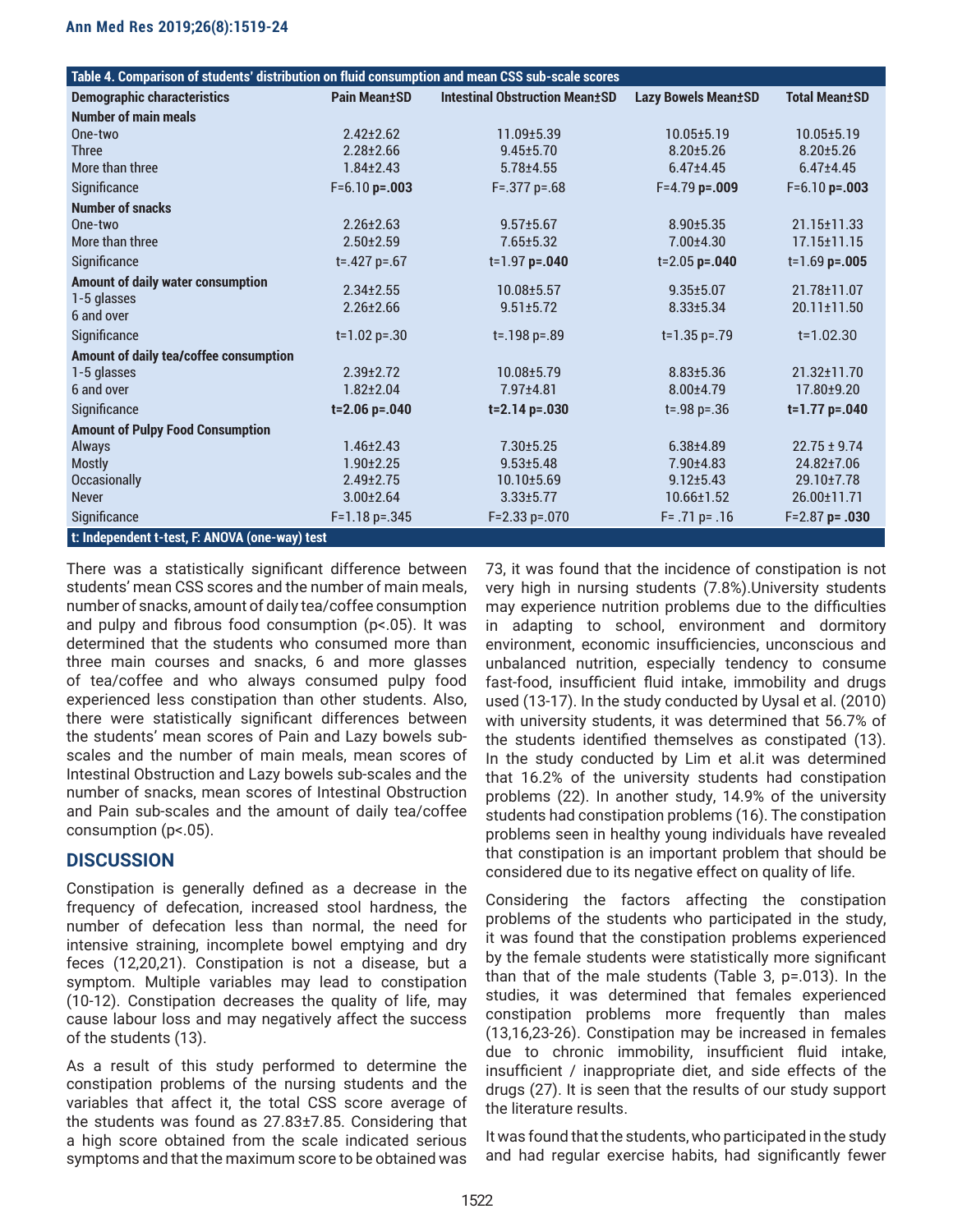constipation problems than the other students (Table 3, p=.04). Constipation is the most common problem among inactive individuals. Muscle tone and bowel movements increase with regular physical exercise (28). It is stated in the literature that the movements of an individual to meet the need for emptying the bowel at certain hours in a day increases the bowel movements and accelerates the excretion. In particular, leg movements have a peristalticincreasing effect. It is also recommended that exercise should be done frequently to eliminate constipation (13,16,29). According to these results, our research results are similar to the literature.

It has been observed that the variables of the students participated in the study such as age, grade level, region where they live, place of residence, smoking status, and presence of a chronic disease did not affect the constipation status in a statistically significant manner (Table 3). In some studies, it was found that the grade level (22) and smoking status (13,17,22), did not affect the constipation status of the individuals. Our study results are similar to the results of this study. On the other hand, although not statistically significant, the CSS scores of the students living with family were lower than that of the students living in the dormitory, whereas the CSS scores of the students living in the western region of Turkey were lower than that of the students living in the eastern region. This result was interpreted as the fact that the students staying in the dormitories have inadequate / unbalanced eating habits and may have different food culture and nutrition style in the regions where they lived.

Pulp decreases the pressure in the intestinal lumen, causes the water to be drawn to the intestine by increasing the water absorption and increases the volume and softness of the feces (25,30). In many studies, it is recommended to take fibrous foods in the case of constipation problem (2,8,16,31,32). It is emphasized that besides a pulpy diet, it is necessary to have regular main meals and snacks and to eat meals every day at regular intervals without skipping a meal (29). As a result of this study, it has been found that the students who always consume pulpy foods, and have regular and frequent main meals and snacks had less frequent constipation problems as compared to the other students (Table 4). It has been concluded that our study results are consistent with the above literature results.

As a result of this study, although not statistically significant, the total CSS score average of the students who consumed six glasses and more of water per day was lower than that of the students who consumed less water. In the literature, it is emphasized that sufficient fluid intake is important for reducing the risk of constipation (5,8,15,16,25,32,33). Our study results are consistent with the literature. On the other hand, in contrast to the literature, the total CSS score average of the students who consumed six or more glasses of tea/coffee per day was lower than that of the students who consumed less tea/ coffee. The consumption of more than six glasses of coffee

per day increases the frequency of low bowel movements, while low and moderate consumption of coffee reduces the risk of constipation (29). It is reported in the literature that high caffeine consumption increases the risk of constipation (29,34). It is thought that the reason why our results are different from the literature may be due to the sample-dependent variables.

# **CONCLUSION**

As a result of this study, it has been concluded that the nursing students have constipation problems and this problem is encountered more in the students who do not exercise and consume less pulpy/fibrous foods, and in female students. According to these results, it is recommended:

- to generalize education and consultancy services to provide proper nutrition, fluid consumption, exercise habits and to stop harmful consumption habits, necessary for reducing/preventing constipation problem,

- to increase attempts to provide healthy foods in the refectory and social areas,

- to conduct the research in a large sample by addressing the different variables.

## **Limitations of Research**

Limitations of research are that the research is conducted on the nursing students in a single center and the answers of the questionnaire questions are based on the expressions of the students.

#### *acknowledgements*

*We thank all participants for their participation in this study.*

*Competing interests: The authors declare that they have no competing interest.* 

*Financial Disclosure: There are no financial supports Ethical approval: Ethics committee of Batman State Hospital/approval number: 2019-133.*

*Sinan Aslan ORCID: 0000-0002-2118-5943 Dilek Yilmaz ORCID: 0000-0001-7269-8493 Eylem Cicek ORCID: 0000-0002-8992-6787*

# **REFERENCES**

- 1. Büyükyılmaz F, Şendir M. Nursing care of bowel elimination problems in surgical patients. Maltepe University J Nurs Sci 2009;2:33-7.
- 2. Türkay C, Aydoğan T, Özden A. Definition and epidemiology of constipation. Current Gastroenterol J 2005;9:48-52.
- 3. Carpenito LJ. Handbook of nursing diagnoses. 7. Edition, Istanbul, Nobel Bookstore; 1997. p. 560.
- 4. Uz B, Türkay C, Bavbek N, et al. Evaluation of cases with constipation. Academic J Gastroenterol 2006;5:56-9.
- 5. Ayaz S, Hisar F. The effectiveness of education and counseling services for women in eliminating constipation. 14th National Public Health Congress, Trabzon, Turkey, 2011. p. 106.
- 6. Kaya H, Kaya N, Turan N, et al. Identifying constipation risk in neurosurgery patients. Pielegniarstwo Neurologiczne i Neurochirurgiczne 2013;2:96-103.
- 7. Papatheodoridis GV, Vlachogiannakos J, Karaitianos I, et al. A Greek survey of community prevalence and characteristics of constipation. Eur J Gastroen Hepat 2010;22:354-60.